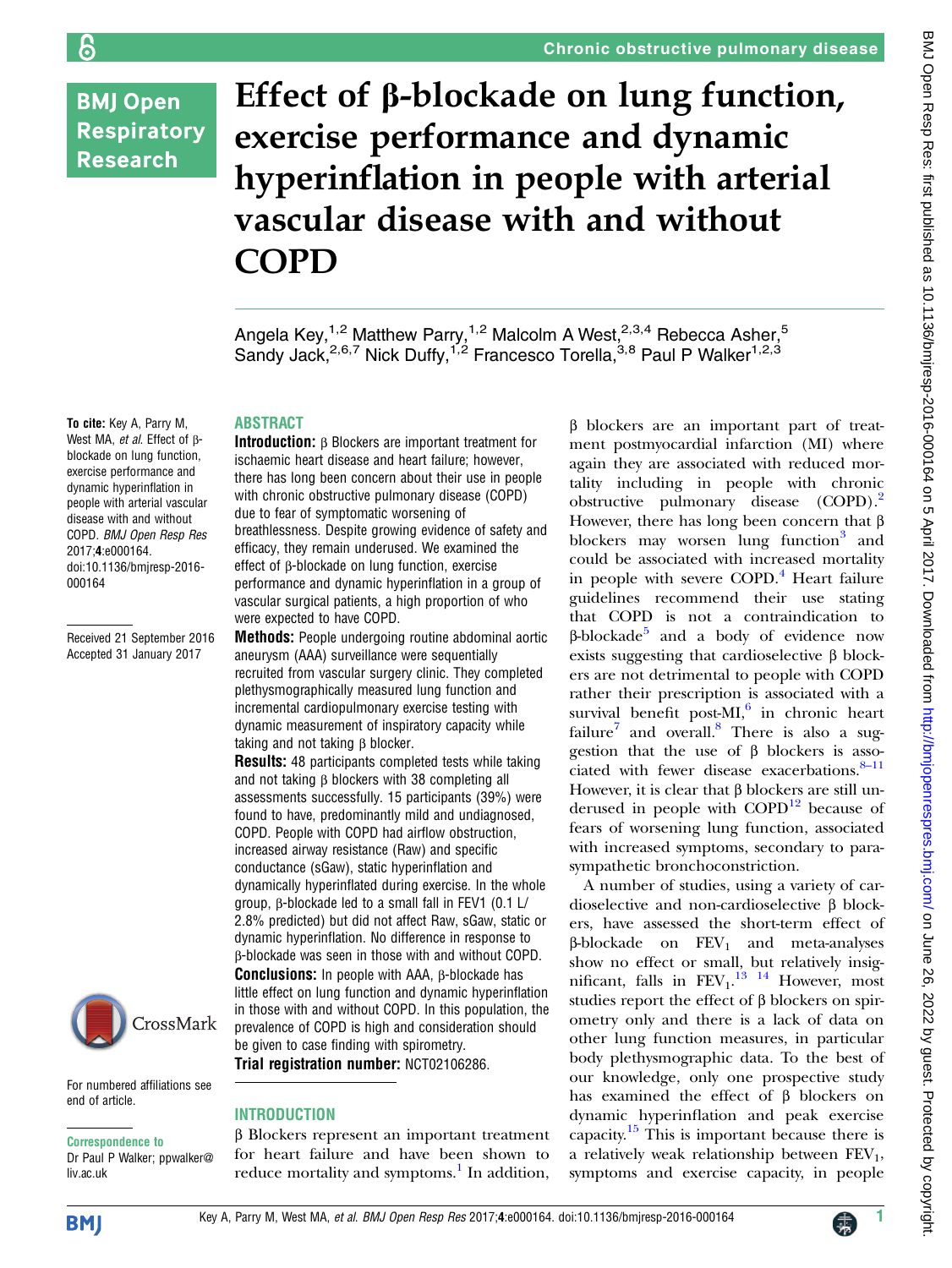with COPD, which may explain the reluctance to prescribe. Moreover, it is recognised that COPD is underdiagnosed $16$  and this may contribute to reluctance to use β blockers in long-term cigarette smokers.

We have recently published a study examining the effect of perioperative β-blockade on cardiopulmonary exercise performance in people with abdominal aortic aneurysm (AAA) awaiting surgery[.17](#page-6-0) We showed improvement in exercise performance when people were taking β blockers. As a 'real life' study, a significant number of participants had (mainly undiagnosed and relatively mild) COPD. As part of this study, we examined the effect of β-blockade on lung function, including body plethysmography and dynamic hyperinflation, during exercise testing. We hypothesised that β-blockade would have little effect on these parameters in the overall group, but there would be a greater effect on airway resistance, specific conductance and dynamic hyperinflation in those participants with COPD.

### **METHODS**

#### **Participants**

Between April 2012 and August 2013, participants were recruited from a cohort attending our vascular laboratory for routine AAA surveillance (<5.5 cm aneurysm). We approached all patients >18 years who were able to perform a cardiopulmonary exercise test (CPET) and excluded patients who had a known contraindication to β blockers, severe ischaemic heart disease, stage IV–V chronic kidney disease, uncontrolled hypertension, those unable to consent and absolute contraindications to CPET based on the ATS/ACCP guidelines.<sup>[18](#page-6-0)</sup> Participants were neither selected for the presence or absence of COPD nor use of β blockers. Written informed consent was obtained from all patients.

#### Study design

Patients were divided into two groups based on whether they were normally taking β blockers (chronic β blockade) or not (acute β blockade). All patients completed the study protocol both 'on' and 'off' β blockers. Patients already taking β blockers completed tests at visit 1 taking their usual prescription and repeated tests at visit 2 having stopped β blocker for at least 7 days. Patients not normally taking β blockers completed tests at visit 1 'off' β blockers and then started bisoprolol, a cardioselective β blocker, once daily—1.25 mg if weight 50–75 kg, 2.5 mg if 76–100 kg and 3.75 mg if 101 kg or heavier. Doses were not titrated to achieve a target heart rate. Participants then repeated tests at visit 2 at least 48 hours after starting bisoprolol. All participants were advised of the potential risks of alteration of their medical therapy at the time of consent.

Demographics details and health and medication information was collected. At each visit, participants completed lung function measurements, including spirometry, lung volumes, gas transfer and airway resistance

using body plethysmography (Zan Messgerate, nSpire Health 530). The small number of participants already diagnosed with airway disease were asked to omit shortacting bronchodilators for 6 hours and long-acting bronchodilators (β-agonists and antimuscarinics) for 12 or 24 hours, according to the bronchodilator taken normally. All measurements were performed according to  $ERS/ATS$  guidelines.<sup>[19](#page-6-0)</sup> Study participants performed incremental CPET, following a standard protocol, and these results have been published previously.<sup>[17](#page-6-0)</sup> Inspiratory capacity (IC) was measured before exercise and then every minute during exercise with a final IC measurement at peak exercise.<sup>[20](#page-6-0)</sup> Isotime IC was used for analysis. Borg score of breathlessness and leg fatigue was also measured at rest and then every minute during exercise and recovery.<sup>21</sup>

Assessment of the impact of β-blockade on lung function parameters and dynamic hyperinflation (dynamic IC measurements) was a predefined study outcome. Subgroup analysis according to the presence or absence of COPD was performed post hoc when it was established that a significant number of study participants had (predominantly undiagnosed) COPD.

In the absence of postbronchodilator measures of lung function and to avoid overdiagnosis of COPD in older participants (particularly men), the diagnosis of COPD was based on a minimum 10 pack years cigarette smoking and a prebronchodilator  $FEV<sub>1</sub>/FVC$  ratio exceeding the lower limit of normal using GLI-2012 equations.[22](#page-6-0) Airflow obstruction was defined as a standard residual z-score of below −1.64.

#### Statistical methods

Patient demographics have been summarised as mean (SD) for continuous variables or median (IQR) if nonnormal and as frequency (%) for categorical variables. Pair plots were produced for each variable to graphically visualise the difference between on and off measurements for each patient and to identify any relationship between the outcome variables and being on/off  $\beta$ blockers for those with normal lung function and those with COPD. Variables were summarised by β blocker status (on/off) and for normal lung function compared with COPD and a comparison performed using a paired t-test or a Mann-Whitney U-test when non-normal and for categorical variables using a  $\chi^2$  test or a Fisher's exact test when cell frequencies were insufficient. A p value of <0.05 was considered significant.

Study power was based on change in  $VO<sub>2</sub>$  peak at anaerobic threshold (AT) which was the primary outcome in our previous publication $17$  where we estimated that 32 patients were required to detect a 10% difference in  $VO<sub>2</sub>$  at AT with  $90\%$  power and allowing for 25% drop out. Separate study power was not calculated for the outcomes described here. All statistical analyses were performed using Stata V.13 (StataCorp., 2013. Stata Statistical Software: release 13. College Station).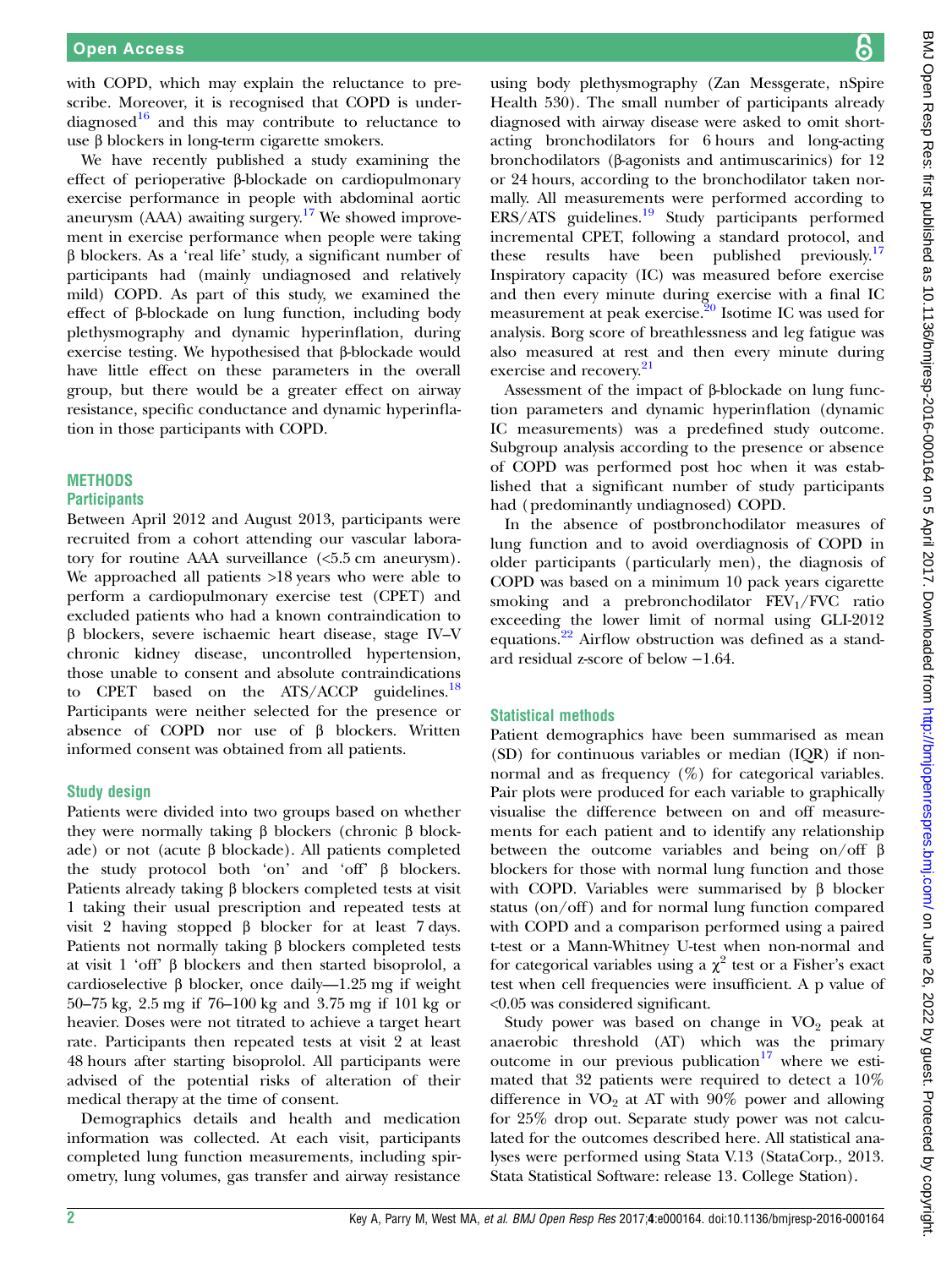RESULTS We screened 252 participants, 55 completed the first assessment but 7 people then dropped out leaving 48 who completed both visits. No participant dropped out due to symptoms possibly or likely related to β-blockade —five performed the first test taking β blockers but all were taking them long term and two performed the first test not taking β blockers. From these 48 patients, 2 were unable to perform IC at peak exercise reliably and a further 8 did not produce guideline defined lung function tests, so were excluded from this analysis leaving 38 participants. This is shown in figure 1. Six participants already had a diagnosis of COPD.

From the 38 patients that completed all study methods, 16 patients were already taking β blockers (chronic group) and 22 were not taking β blockers (acute group). Patients in the chronic group were taking bisoprolol (8 participants), atenolol (5), propranolol (1), carvedilol (1) and metoprolol (1) for hypertension (9 participants), ischaemic heart disease (5) and atrial fibrillation (1) with the indication being unclear in one participant. The CPET results have been published previously.<sup>[17](#page-6-0)</sup>

Baseline characteristics of the whole group (n=38) and split into those with  $(n=15)$  and without  $(n=23)$ COPD are shown in [table 1](#page-3-0). The lung function parameters presented were recorded at the visit off β blockers. There were no significant differences between the COPD group and non-COPD group in age, gender, height, weight or BMI. As expected, there were significant differences in smoking and pack years. People with COPD not only had a lower  $FEV<sub>1</sub>$  and greater airflow obstruction but were also more hyperinflated, had lower airway specific conductance and showed dynamic hyperinflation with exercise (a significant fall in IC at peak exercise).

# Effect of β blocker

Significant β blockade was achieved with a fall in heart rate by 18 bpm.

The effect of β-blockade on cardiorespiratory parameters is shown in [table 2.](#page-4-0) β-Blockade led to a small but significant fall in  $FEV_1$  in the whole group by a mean 100 mL (2.8% of predicted value), but there was no further significant change in any other lung function measure.

There was no difference in the effect of β-blockade according to whether the β blocker was already prescribed (chronic group) or not normally prescribed (acute group).

# Effect of β blocker according to COPD status

In this unselected group, we found 15 people had COPD. Six were previously diagnosed (3 already treated with a β blocker) and 9 newly diagnosed (3 already treated with a β blocker).

There was no difference in the effect of β-blockade on lung function or dynamic hyperinflation when patients with COPD were compared with those without COPD as shown in [table 3.](#page-4-0) In particular, the small change seen in  $FEV<sub>1</sub>$  was seen in people with and without COPD. Only the COPD participants showed a fall in IC with exercise (dynamic hyperinflation) and β-blockade had no significant impact on this.

No significant difference was seen in peak exercise measures when the COPD and non-COPD groups were compared.



Figure 1 Consort diagram describing study flow.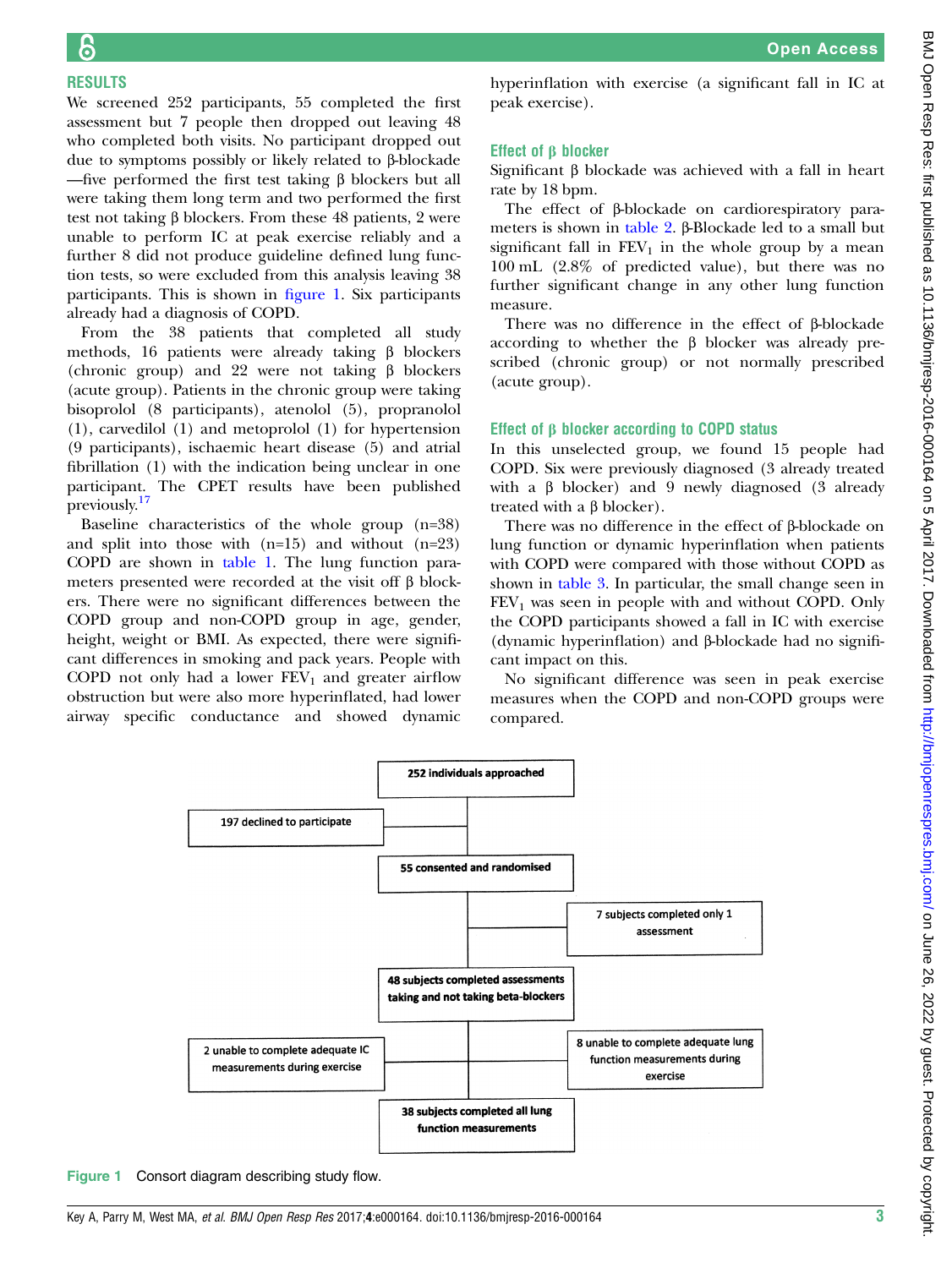|                                                                                                                                                                                                                                                                                 | Whole group $(n=38)$ | Non-COPD (n=23) | $COPD(n=15)$  | p Value |  |  |  |
|---------------------------------------------------------------------------------------------------------------------------------------------------------------------------------------------------------------------------------------------------------------------------------|----------------------|-----------------|---------------|---------|--|--|--|
| Age (years)                                                                                                                                                                                                                                                                     | 70(5)                | 69 (6)          | 72(4)         | 0.16    |  |  |  |
| Male                                                                                                                                                                                                                                                                            | 33 (87%)             | 19 (83%)        | 14 (93%)      | 0.35    |  |  |  |
| Female                                                                                                                                                                                                                                                                          | 5(13%)               | 4(17%)          | 1 $(7%)$      |         |  |  |  |
| BMI ( $\text{kg/m}^2$ )                                                                                                                                                                                                                                                         | 29.1(4.3)            | 29.3(4)         | 28.6(5)       | 0.72    |  |  |  |
| Smoking                                                                                                                                                                                                                                                                         |                      |                 |               |         |  |  |  |
| Current                                                                                                                                                                                                                                                                         | 10 (26%)             | 5(22%)          | 5(33%)        | < 0.01  |  |  |  |
| Ex-smoker                                                                                                                                                                                                                                                                       | $19(50\%)$           | 9(39%)          | 10 (67%)      |         |  |  |  |
| Non-smoker                                                                                                                                                                                                                                                                      | 9(24%)               | 9(39%)          | $\mathbf 0$   |         |  |  |  |
| Pack years                                                                                                                                                                                                                                                                      | $31(0-100)$          | $23(0 - 80)$    | 43.5 (12-100) | 0.02    |  |  |  |
| Current $\beta$ blocker                                                                                                                                                                                                                                                         |                      |                 |               |         |  |  |  |
| <b>No</b>                                                                                                                                                                                                                                                                       | 22 (58%)             | 10(43%)         | 12 (80%)      | 0.83    |  |  |  |
| Yes                                                                                                                                                                                                                                                                             | 16 (42%)             | 13 (57%)        | 3(20%)        |         |  |  |  |
| $FEV1$ (L)                                                                                                                                                                                                                                                                      | 2.57(0.69)           | 2.86(0.61)      | 2.03(0.55)    | < 0.01  |  |  |  |
| $FEV_1$ (%)                                                                                                                                                                                                                                                                     | 94.8 (22.4)          | 105.4 (17.9)    | 75.0 (16.1)   | < 0.01  |  |  |  |
| FEV <sub>1</sub> /FVC                                                                                                                                                                                                                                                           | 0.69(0.12)           | 0.75(0.05)      | 0.56(0.08)    | < 0.01  |  |  |  |
| $FVC$ (L)                                                                                                                                                                                                                                                                       | 3.68(0.76)           | 3.71(0.8)       | 3.61(0.8)     | 0.68    |  |  |  |
| <b>FVC (%)</b>                                                                                                                                                                                                                                                                  | 107.3 (18.7)         | 110 (19.9)      | 103.0 (16.8)  | 0.31    |  |  |  |
| <b>RV/TLC</b>                                                                                                                                                                                                                                                                   | 46.2 (15)            | 42.4 (16.7)     | 52.5(10.3)    | < 0.01  |  |  |  |
| TL <sub>CO</sub> (mmol/min/kPa)                                                                                                                                                                                                                                                 | 6.28(1.84)           | 6.44(1.53)      | 6.04(2.28)    | 0.52    |  |  |  |
| $TL_{CO}$ (% predicted)                                                                                                                                                                                                                                                         | 78.2 (20.1)          | 80.4 (16.5)     | 74.8 (24.9)   | 0.52    |  |  |  |
| $K_{CO}$ (units/min)                                                                                                                                                                                                                                                            | 1.17(0.28)           | 1.24(0.22)      | 1.06(0.33)    | 0.41    |  |  |  |
| $K_{\rm CO}$ (% predicted)                                                                                                                                                                                                                                                      | 91.3(22.8)           | 94.9(20.1)      | 85.7 (26.3)   | 0.23    |  |  |  |
| Raw (kPa/s/L)                                                                                                                                                                                                                                                                   | 2.31(0.88)           | 2.17(0.74)      | 2.63(1.05)    | 0.31    |  |  |  |
| sGaw (kPa/s)                                                                                                                                                                                                                                                                    | 0.12(0.05)           | 0.14(0.05)      | 0.08(0.03)    | < 0.01  |  |  |  |
| sRaw (kPa/s)                                                                                                                                                                                                                                                                    | 9.23(3.62)           | 7.61(3.12)      | 11.71 (2.76)  | < 0.01  |  |  |  |
| Resting IC (L)                                                                                                                                                                                                                                                                  | 2.91(0.39)           | 2.71(0.48)      | 2.99(0.48)    | 0.28    |  |  |  |
| Change in IC (L)-dynamic hyperinflation                                                                                                                                                                                                                                         | $-0.09(0.25)$        | $-0.02(0.24)$   | $-0.20(0.23)$ | 0.02    |  |  |  |
| Results are shown as mean±SD with the exception of pack years which is presented as mean (range).<br>FEV <sub>1</sub> , forced expiratory volume in 1 s; FVC, forced vital capacity; IC, inspiratory capacity; K <sub>CO</sub> , transfer coefficient for carbon monoxide; Raw, |                      |                 |               |         |  |  |  |

<span id="page-3-0"></span>Table 1 Patient demographics and lung function recorded when they were not taking β blockers in the 38 participants and split accord

FEV<sub>1</sub>, forced expiratory volume in 1 s; FVC, forced vital capacity; IC, inspiratory capacity; K<sub>cO</sub>, transfer coefficient for carbon monoxide; Raw, airway resistance; RV, residual volume; sGaw, specific airway conductance; sRaw, specific airway resistance; TLC, total lung capacity; TL $_{\rm CO}$ , diffusing capacity for carbon monoxide.

# **DISCUSSION**

We have shown that β-blockade has a minimal effect on lung function and dynamic hyperinflation, in vascular surgical patients, regardless of the presence of mild to moderate COPD. Combined with our published cardiopulmonary exercise testing results, $17$  this provides further reassurance that the use of β blockers remains safe in people with COPD. The high prevalence of COPD suggests that vascular surgical clinics may represent a good place for COPD case finding using spirometry.

It is known that bronchodilators, including β-agonists, produce relatively rapid relaxation of airway smooth muscle and improve expiratory flow rate, but it is questionable whether this is the mechanism by which they act in people with COPD where the prominent abnormalities are increased peripheral resistance and loss of lung elastic recoil.[23](#page-6-0) In COPD patients, β-agonists have been shown to reduce tidal inspiratory resistance,  $24$  but their main effect is by reducing end-expiratory lung volume which allows the individual to exercise for longer before they reach a critical and exercise limiting inspiratory reserve volume. $25$  Hence, drugs that antagonise airway β receptors and consequently reduce airway

calibre through their effect on airway smooth muscle may have little effect on measures of airway function in COPD patients as this is not predominantly determined by airway smooth muscle. Our results are consistent with this. There was a small effect on expiratory flow measured by  $FEV<sub>1</sub>$ , which is consistent with previous studies,<sup>[14](#page-5-0)</sup> but no effect on airflow assessed by  $FEV_1/$ FVC. Airway resistance and specific conductance were unchanged, something which has not been published previously, and β-blockade did not lead to a significant change in end-expiratory lung volume and magnitude of dynamic hyperinflation during exercise. These results are consistent with the minimal impact of perioperative β-blockade on cardiopulmonary exercise parameters, despite the high proportion of people with COPD in the study.[17](#page-6-0)

The study was designed, and powered, to establish the effect of β-blockade on exercise parameters at AT and peak ventilation.[17](#page-6-0) Participants were not selected because they had COPD. The high prevalence of COPD was higher than expected and exceeded 50% if only current or ex-smokers were considered, so provided an opportunity to compare the response to β-blockade of people with COPD compared with a non-COPD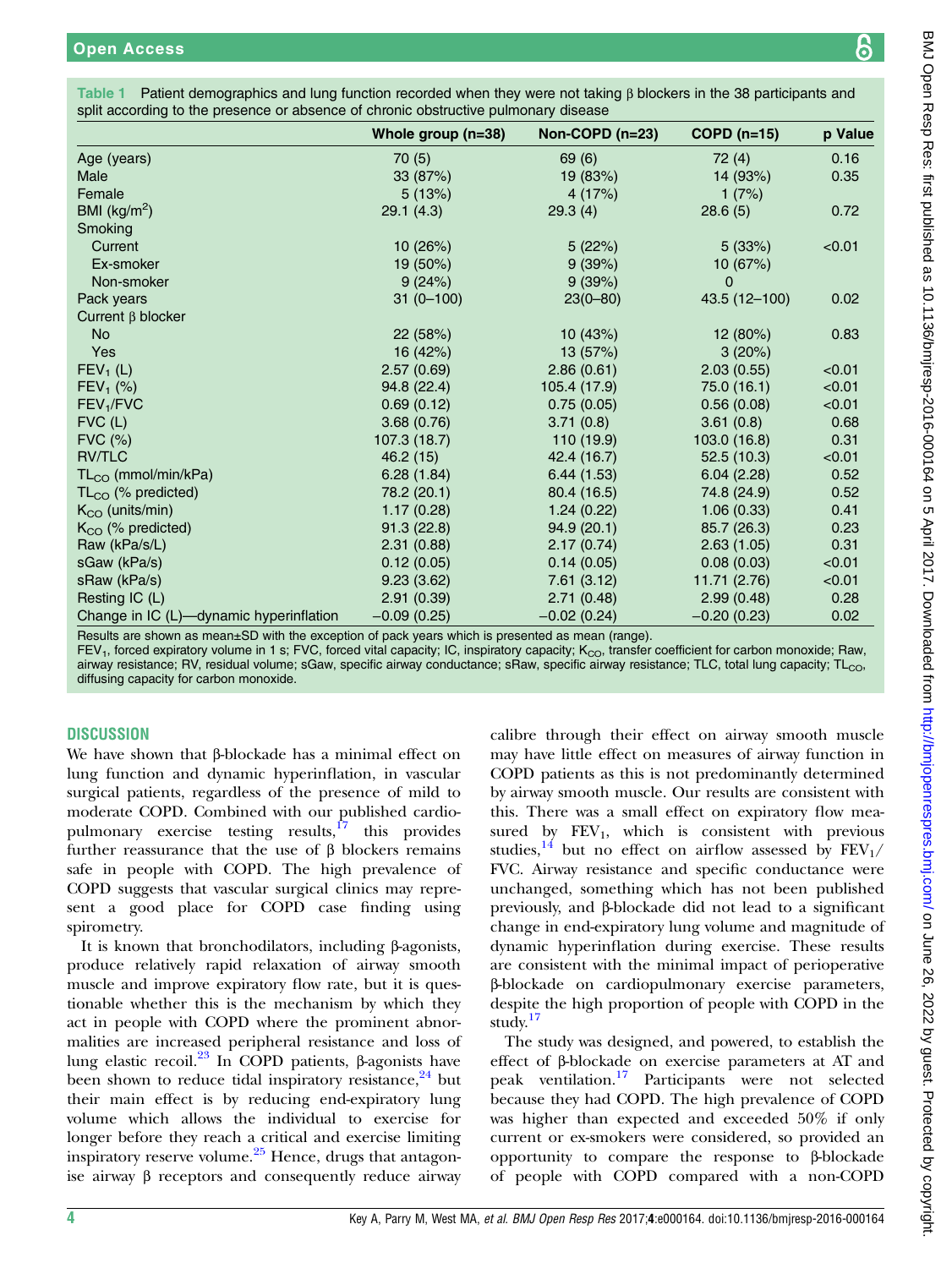<span id="page-4-0"></span>

| Table 2 Change in lung function and heart rate on and      |  |
|------------------------------------------------------------|--|
| off $\beta$ blockers in the whole group of 38 participants |  |

| Lung function or heart rate                                                                                                                       |               |         |  |  |  |
|---------------------------------------------------------------------------------------------------------------------------------------------------|---------------|---------|--|--|--|
| measurement                                                                                                                                       | Change        | p Value |  |  |  |
| $FEV1$ (L)                                                                                                                                        | $-0.10(0.23)$ | 0.01    |  |  |  |
| $FEV1$ (% predicted)                                                                                                                              | $-2.8(5.9)$   | < 0.01  |  |  |  |
| $FVC$ (L)                                                                                                                                         | $-0.10(0.28)$ | 0.98    |  |  |  |
| FVC (% predicted)                                                                                                                                 | $-0.8(6.7)$   | 0.45    |  |  |  |
| FEV <sub>1</sub> /FVC                                                                                                                             | $-0.01(0.05)$ | 0.12    |  |  |  |
| RV/TLC (% pred.)                                                                                                                                  | $-0.8(9)$     | 0.63    |  |  |  |
| Raw (kPa/s/L)                                                                                                                                     | 0.15(0.67)    | 0.17    |  |  |  |
| sGaw (kPa/s)                                                                                                                                      | 0(0.03)       | 0.73    |  |  |  |
| sRaw (kPa/s)                                                                                                                                      | 0.91(1.89)    | < 0.01  |  |  |  |
| Resting IC (L)                                                                                                                                    | $-0.01(0.79)$ | 0.96    |  |  |  |
| Change in IC (L)-dynamic                                                                                                                          | $-0.03(0.29)$ | 0.5     |  |  |  |
| hyperinflation                                                                                                                                    |               |         |  |  |  |
| Heart rate (bpm)                                                                                                                                  | $-18(19)$     | < 0.01  |  |  |  |
| FEV <sub>1</sub> , forced expiratory volume in 1 s; FVC, forced vital capacity;<br>IC, inspiratory capacity; Raw, airway resistance; RV, residual |               |         |  |  |  |

volume; sGaw, specific airway conductance; sRaw, specific airway resistance; TLC, total lung capacity.

population. It is striking that no difference in group response was seen in any measure of lung function. The majority of people had mild COPD, but it has been shown previously these individuals have significant ventilatory impairment and gas exchange abnormalities during exercise.<sup>[26](#page-6-0)</sup> Our results are consistent with this work and our participants with generally mild COPD showed significant dynamic hyperinflation (IC fell by an average of about 200 mL at peak exercise) and poorer ventilatory function at AT and peak exercise before β-blockade. However, β-blockade did not significantly worsen this. Ours is only the second study to examine the effect of β-blockade on dynamic hyperinflation in COPD patients and, along with the previous study, has shown no significant impact.<sup>15</sup> However, our participants had less severe COPD (FEV<sub>1</sub> 75% vs 52% predicted) and fall in IC was greater in the previous study probably due to greater disease severity and measurement during endurance rather than incremental testing. Consequently, although β-blockade did not lead to a significant difference in change in dynamic IC, when comparing participants with and without COPD, we cannot exclude this being apparent in a population with more severe airway disease.

AAA is a recognised comorbidity in people with COPD as is peripheral vascular disease with a prevalence of 7% aged 55 years or younger increasing to 17% in those  $65$  years or older.<sup>[27](#page-6-0)</sup> Six people were diagnosed with COPD but after spirometry, a further nine current or ex-smokers had significant airflow obstruction; a COPD prevalence of 39%. Although we were unable to present full lung function results from a further 10 participants, they all completed resting spirometry and 21 of the 48 participants in this larger group had airflow obstruction; a COPD prevalence of 44%. This is >50% of only current or ex-smokers are considered. Although our sample size is modest, this figure is higher than many screening studies of high-risk individuals who had chronic respiratory symptoms<sup>[28](#page-6-0)</sup> and spirometry screen-ing in our local population<sup>[29](#page-6-0)</sup> and provides an opportunity for COPD case finding.

The study has a number of weaknesses, the foremost of which being that participants were not selected because they had COPD (or cardiac disease including

Table 3 The effect of β-blockade on change in lung function, dynamic hyperinflation and peak exercise according to whether the individual had chronic obstructive pulmonary disease

|                                         | Change; non-COPD (n=23) | Change; COPD (n=15) | p Value |
|-----------------------------------------|-------------------------|---------------------|---------|
| $FEV_1(L)$                              | $-0.09(0.32)$           | $-0.11(0.18)$       | 0.76    |
| $FEV1$ (% predicted)                    | $-1.9(5.9)$             | $-4.2(6.5)$         | 0.24    |
| $FVC$ (L)                               | 0.01(0.35)              | $-0.09(0.29)$       | 0.30    |
| FVC (% predicted)                       | 0.2(5.7)                | $-2.2(8.3)$         | 0.32    |
| FEV <sub>1</sub> /FVC                   | $-0.01(0.06)$           | $-0.02(0.06)$       | 0.49    |
| RV/TLC (% predicted)                    | $-2.1(3.5)$             | 0.5(5.1)            | 0.27    |
| Raw (kPa/s/L)                           | $-0.15(0.66)$           | $-0.13(0.84)$       | 0.90    |
| sGaw (kPa/s)                            | 0.01(0.05)              | 0(0.01)             | 0.78    |
| sRaw (kPa/s)                            | 0.74(1.89)              | 1.17(1.87)          | 0.5     |
| $IC(L)$ at rest                         | 0(1.10)                 | $-0.05(0.62)$       | 0.46    |
| $VO2$ at LT (mL/min)                    | $-0.21(1.34)$           | $-0.54(1.40)$       | 0.54    |
| $VO2$ at peak (mL/min)                  | 0.11(2.31)              | 0.21(2.11)          | 0.90    |
| Oxygen pulse (mL/beat)                  | $-1.52(2.23)$           | $-2.17(2.09)$       | 0.42    |
| VENO <sub>2</sub>                       | 0.97(3.90)              | 0.48(3.63)          | 0.70    |
| VE/VCO <sub>2</sub>                     | 1.27(2.33)              | 0.23(1.72)          | 0.45    |
| Workload (W)                            | $-1.1(7.7)$             | 4.3(9.5)            | 0.08    |
| Heart rate (bpm)                        | $-17(11)$               | $-17(7)$            | 0.60    |
| Change in IC (L)-dynamic hyperinflation | 0.02(0.24)              | $-0.07(0.30)$       | 0.09    |

FEV<sub>1</sub>, forced expiratory volume in 1 s; FVC, forced vital capacity; IC, inspiratory capacity; LT, lactate threshold; Raw, airway resistance; RV, residual volume; sGaw, specific airway conductance; sRaw, specific airway resistance; TLC, total lung capacity; VCO<sub>2</sub>, maximal carbon dioxide output; VE, minute ventilation;  $VO<sub>2</sub>$ , maximal oxygen uptake.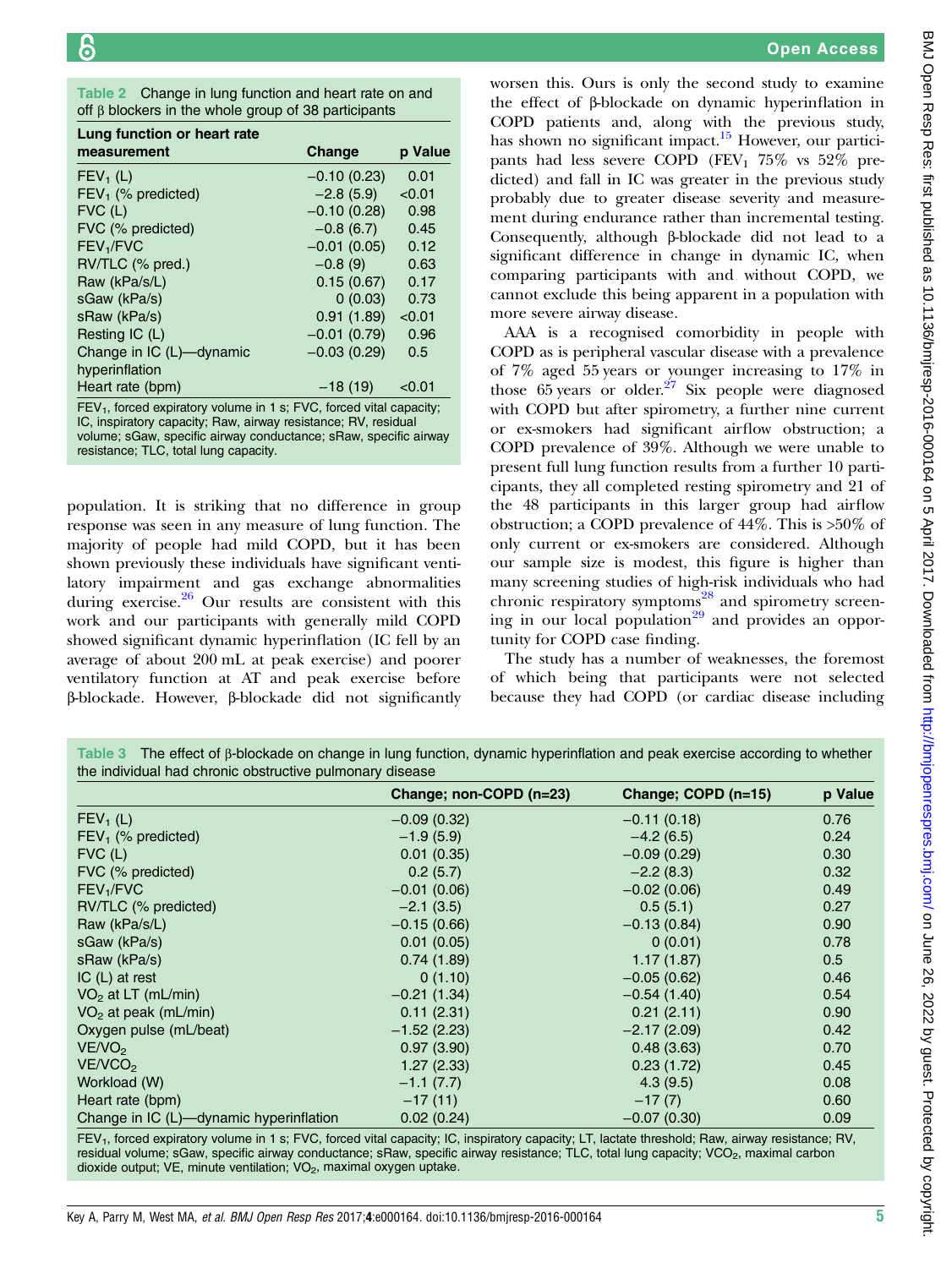<span id="page-5-0"></span>heart failure) and the study was powered to assess a difference in  $VO<sub>2</sub>$  at AT in the whole group rather than the outcomes we present. Hence, this is a post hoc analysis and worthy of prospective confirmation. Notwithstanding, the results add to the evidence base supporting the use of  $\beta$  blockers in people with COPD, present data on plethysmographic lung function for the first time and add to the only previous publication looking at the effect of β-blockade on dynamic hyperinflation because our population had only modest spirometric impairment. $15$  The other core limitation is we cannot exclude more significant dynamic hyperinflation if the participants had more severe COPD and more complete β blockade. We achieved significant β-blockade with a mean fall in resting pulse of 18 bpm, but the protocol was pragmatic and the aim was not to reduce heart rate to a level of 60–70 bpm promoted in clinical cardiology practice.<sup>[30](#page-6-0)</sup> This is also reflected in the modest fall in whole group systolic blood pressure of 3 and 1 mm Hg diastolic. However, it seems unlikely this would significantly impact other lung function parameter considering the lack of effect shown. The time that the participant was taking β blockers was often relatively short (excepting those individuals taking β blockers chronically) but is consistent with many previous studies addressing the impact of β-blockade in COPD patients. We did not switch individuals normally taking β blockers from their usual therapy to bisoprolol in order to mirror perioperative practice and to reduce the time that β blockers were withdrawn from people taking them chronically. This meant that participants were not all taking a cardioselective β blocker, but we do not believe there was a significant impact on study results as 30/38 participants were taking bisoprolol.

In summary, perioperative β blockade in people undergoing vascular surgery appears safe generally and more specifically in patients with coexistent mild to moderate COPD. The impact on lung function is minimal and there is no change in airway resistance, specific conductance or dynamic hyperinflation. However, the prevalence of undiagnosed COPD is high and consideration should be made to spirometric case finding screening in this population.

#### Author affiliations

<sup>1</sup> Respiratory Department, Aintree University Hospitals NHS Foundation Trust, Liverpool, UK

<sup>2</sup> Respiratory Research Group, Aintree University Hospitals NHS Foundation Trust, Liverpool, UK

<sup>3</sup>Faculty of Health and Life Sciences, School of Physical Sciences, University of Liverpool, Liverpool, UK

4 Academic Unit of Cancer Sciences, Faculty of Medicine, University of Southampton, Southampton, UK

<sup>5</sup> Cancer Research UK Liverpool Cancer Trials Unit, University of Liverpool, Liverpool, UK

6 Anaesthesia and Critical Care Research Unit, University Hospital Southampton NHS Foundation Trust, Southampton, UK

<sup>7</sup>Integrative Physiology and Critical Illness Group, Faculty of Medicine, University of Southampton, Southampton, UK

<sup>8</sup>Liverpool Vascular and Endovascular Service, Aintree University Hospitals NHS Foundation Trust, Liverpool, UK

Contributors MAW, SJ, ND and FT contributed to study conception and design. AK, MP and MAW contributed to data acquisition. AK, MAW, RA, SJ, ND, FT and PPW contributed to data analysis and interpretation. AK and PPW contributed to manuscript drafting. AK, MP, MAW, RA, SJ, ND, FT and PPW contributed to critical manuscript revision and final manuscript approval. PPW has overall responsibility for the manuscript and is the guarantor

Competing interests None declared.

Patient consent Obtained.

Ethics approval North West—Liverpool East Research and Ethics Committee (11/NW/0810).

Provenance and peer review Not commissioned; externally peer reviewed.

Open Access This is an Open Access article distributed in accordance with the Creative Commons Attribution Non Commercial (CC BY-NC 4.0) license, which permits others to distribute, remix, adapt, build upon this work noncommercially, and license their derivative works on different terms, provided the original work is properly cited and the use is non-commercial. See: [http://](http://creativecommons.org/licenses/by-nc/4.0/) [creativecommons.org/licenses/by-nc/4.0/](http://creativecommons.org/licenses/by-nc/4.0/)

#### **REFERENCES**

- 1. NICE, August 2010. Chronic heart failure in adults: management. NICE guidelines [CG108].<https://www.nice.org.uk/guidance/CG108> (accessed 27 Jul 2016).
- 2. Gottlieb SS, McCarter RJ, Vogel RA. Effect of beta-blockade on mortality among high-risk and low-risk patients after myocardial infarction. [N Engl J Med](http://dx.doi.org/10.1056/NEJM199808203390801) 1998;339:489-97.
- van der Woude HJ, Zaagsma J, Postma DS, et al. Detrimental effects of beta-blockers in COPD: a concern for nonselective beta-blockers. [Chest](http://dx.doi.org/10.1378/chest.127.3.818) 2005;127:818–24.
- 4. Ekström MP, Hermansson AB, Ström KE. Effects of cardiovascular drugs on mortality in severe chronic obstructive pulmonary disease. [Am J Respir Crit Care Med](http://dx.doi.org/10.1164/rccm.201208-1565OC) 2013;187:715–20.
- 5. Dickstein K, Cohen-Solal A, Filippatos G, et al. ESC Committee for Practice Guidelines (CPG). ESC Guidelines for the diagnosis and treatment of acute and chronic heart failure 2008: the Task Force for the Diagnosis and Treatment of Acute and Chronic Heart Failure 2008 of the European Society of Cardiology. Developed in collaboration with the Heart Failure Association of the ESC (HFA) and endorsed by the European Society of Intensive Care Medicine (ESICM). [Eur Heart J](http://dx.doi.org/10.1093/eurheartj/ehn309) 2008;29:2388–442.
- 6. Quint K, Herrett E, Bhaskaran K, et al. Effect of β blockers on mortality after myocardial infarction in adults with COPD: population based cohort study of UK electronic healthcare records. **[BMJ](http://dx.doi.org/10.1136/bmj.f6650)** 2013;347:f6650.
- 7. Mentz RJ, Wojdyla D, Fiuzat M, et al. Association of beta-blocker use and selectivity with outcomes in patients with heart failure and chronic obstructive pulmonary disease (from OPTIMIZE-HF). [Am J Cardiol](http://dx.doi.org/10.1016/j.amjcard.2012.10.041) 2013:111:582-7
- 8. Short PM, Lipworth SI, Elder DH, et al. Effect of beta blockers in treatment of chronic obstructive pulmonary disease: a retrospective cohort study. **[BMJ](http://dx.doi.org/10.1136/bmj.d2549)** 2011;342:d2549.
- 9. Farland MZ, Peters CJ, Williams JD, et al. β-Blocker use and incidence of chronic obstructive pulmonary disease exacerbations. [Ann Pharmacother](http://dx.doi.org/10.1345/aph.1R600) 2013;47:651-6.
- 10. Rutten FH, Zuithoff NP, Hak E, et al. Beta-blockers may reduce mortality and risk of exacerbations in patients with chronic obstructive pulmonary disease. [Arch Intern Med](http://dx.doi.org/10.1001/archinternmed.2010.112) 2010;170:880–7.
- 11. Bhatt SP, Wells JM, Kinney GL, et al. COPD Gene Investigators. β-Blockers are associated with a reduction in COPD exacerbations. [Thorax](http://dx.doi.org/10.1136/thoraxjnl-2015-207251) 2016;71:8–14.
- 12. Puente-Maestu L, Calle M, Ortega-González A, et al. GEMEPOC Group. Multicentric study on the beta-blocker use and relation with exacerbations in COPD. [Respir Med](http://dx.doi.org/10.1016/j.rmed.2014.02.009) 2014;108:737-44.
- 13. Hawkins NM, MacDonald MR, Petrie MC, et al. Bisoprolol in patients with heart failure and moderate to severe chronic obstructive pulmonary disease: a randomized controlled trial. [Eur J Heart Fail](http://dx.doi.org/10.1093/eurjhf/hfp066) 2009;11:684–90.
- 14. Salpeter S, Ormiston T, Salpeter E. Cardioselective beta-blockers for chronic obstructive pulmonary disease. Cochrane Database Syst Rev 2005;4:CD003566.